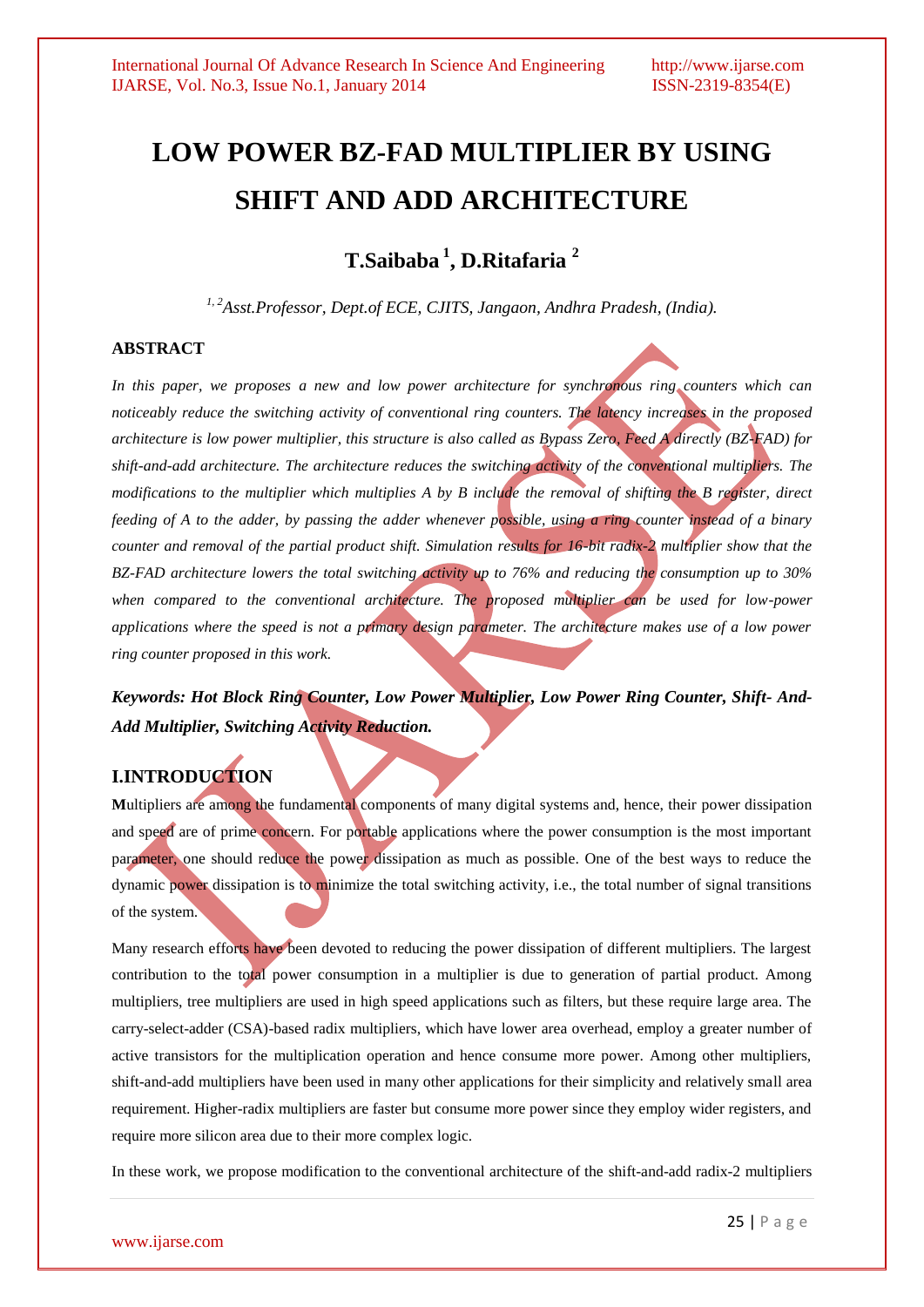to considerable reduce its power consumption. This paper is organized as follows: towards a low power shiftand-add multiplier (sec.II), hot block ring counter (sec.III), results and discussion in section IV with section V containing summary.

#### **II.TOWARDS A LOW POWER SHIFT-AND-ADD MULTIPLIER.**

#### **2.1 Main Sources of Switching Activity**

The architecture of a conventional shift-and-add multiplier, which multiplies A by B, is shown in Figure 3.1. There are six major sources of switching activity in the multiplier. These sources, which are marked with dashed ovals in the figure, are: (a) Shifts of the B register.(b) Activity in the counter.(c) Activity in the adder.(d) Switching between "0" and A in the multiplexer.(e) Activity in the mux-select controlled by B (0).(f) Shifts of the partial product (*PP*) register. Note that the activity of the adder consists of required transitions (when B (0) is nonzero) and unnecessary transitions (when B (0) is zero).

By removing or minimizing any of these switching activity sources, one can lower the power consumption. Since some of the nodes have higher capacitance, reducing their switching will lead to more power reduction. As an example, B (0) is the selector line of the multiplexer which is connected to k gates for a k-bit multiplier. If we somehow eliminate this node, a noticeable power saving can be achieved. Next, we describe how we minimize or possibly eliminate these sources of switching activity.



**Fig 1: Architecture of Conventional Multiplier.**

www.ijarse.com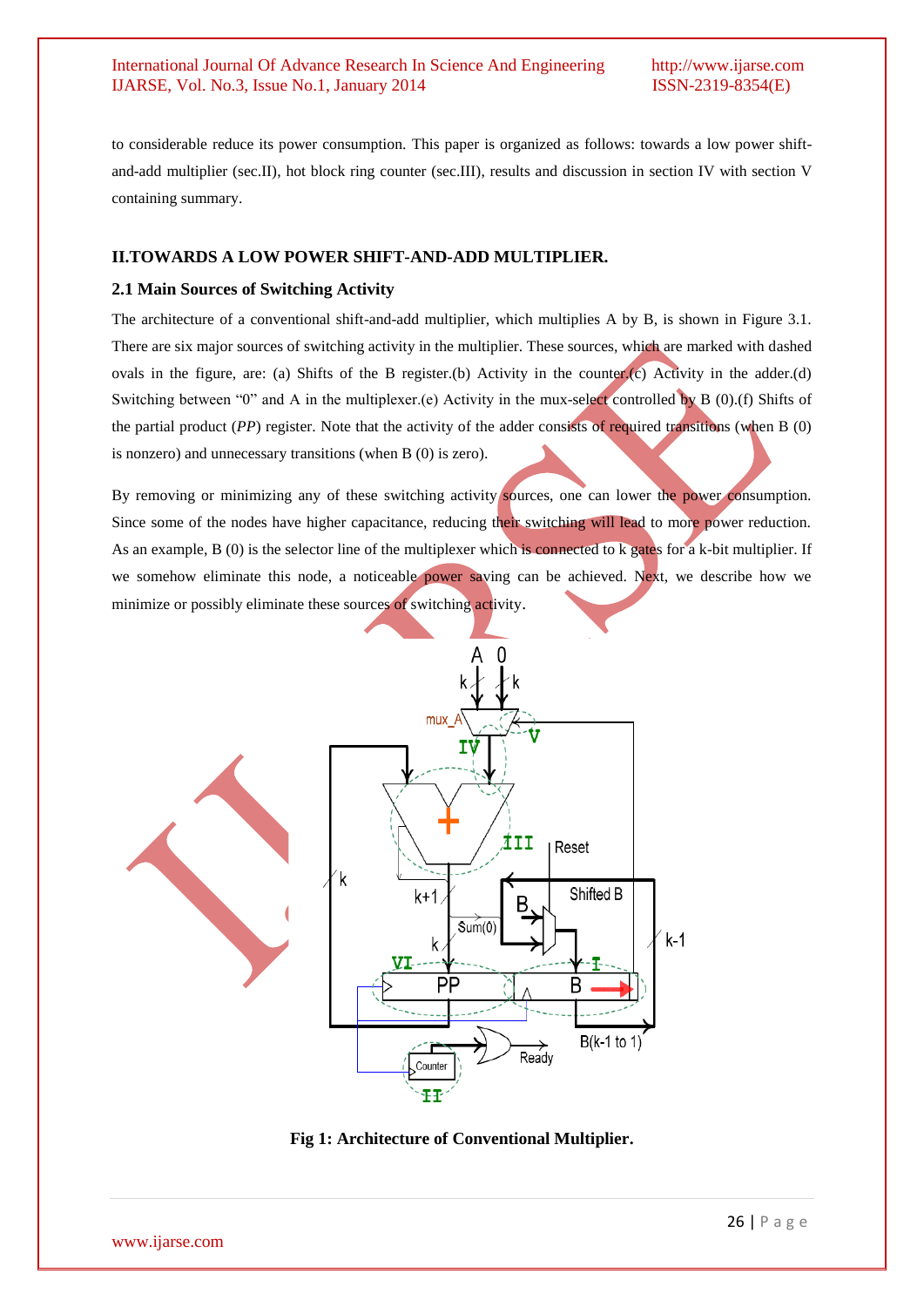#### **2.2 The Proposed low power multiplier: BZ-FAD.**

A low-power structure called by pass zero, feed A directly (BZ-FAD) for shift-and-add multipliers is proposed. The architecture considerably lowers the switching activity of conventional multipliers. The modifications to the multiplier which multiplies A by B include the removal of the shifting the register, direct feeding of A to the adder, bypassing the adder whenever possible, using a ring counter instead of a binary counter and removal of the partial product shift. The architecture makes use of a low-power ring counter proposed in this work.



**Fig 2: Architecture of BZ-FAD**

#### **2.2.1 Shift of the B Register**

In the traditional architecture (see Fig.2), to generate the partial product, *B (0)* is used to decide between A and 0. If the bit is "1", A should be added to the previous partial product, where as if it is "0", no addition operation is needed to generate the partial product. Hence, in each cycle, register *B* should be shifted to the right so that its right bit appears at  $\hat{B}(0)$ ; this operation gives rise to some switching activity. To avoid this, in the proposed architecture (see Fig. 2) a multiplexer  $(M1)$  with one-hot encoded bus selector chooses the hot bit of *B* in each cycle.

A ring counter is used to select *B (n)* in the *n*th cycle. The same counter can be used for block *M2* as well. The ring counter used in the proposed multiplier is noticeably wider (32 bits versus 5 bits for a 32-bit multiplier) than the binary counter used in the conventional architecture; therefore an ordinary ring counter, if used in BZ-FAD, would raise more transitions than its binary counterpart in the conventional architecture. To minimize the switching activity of the counter, we utilize the low-power ring counter.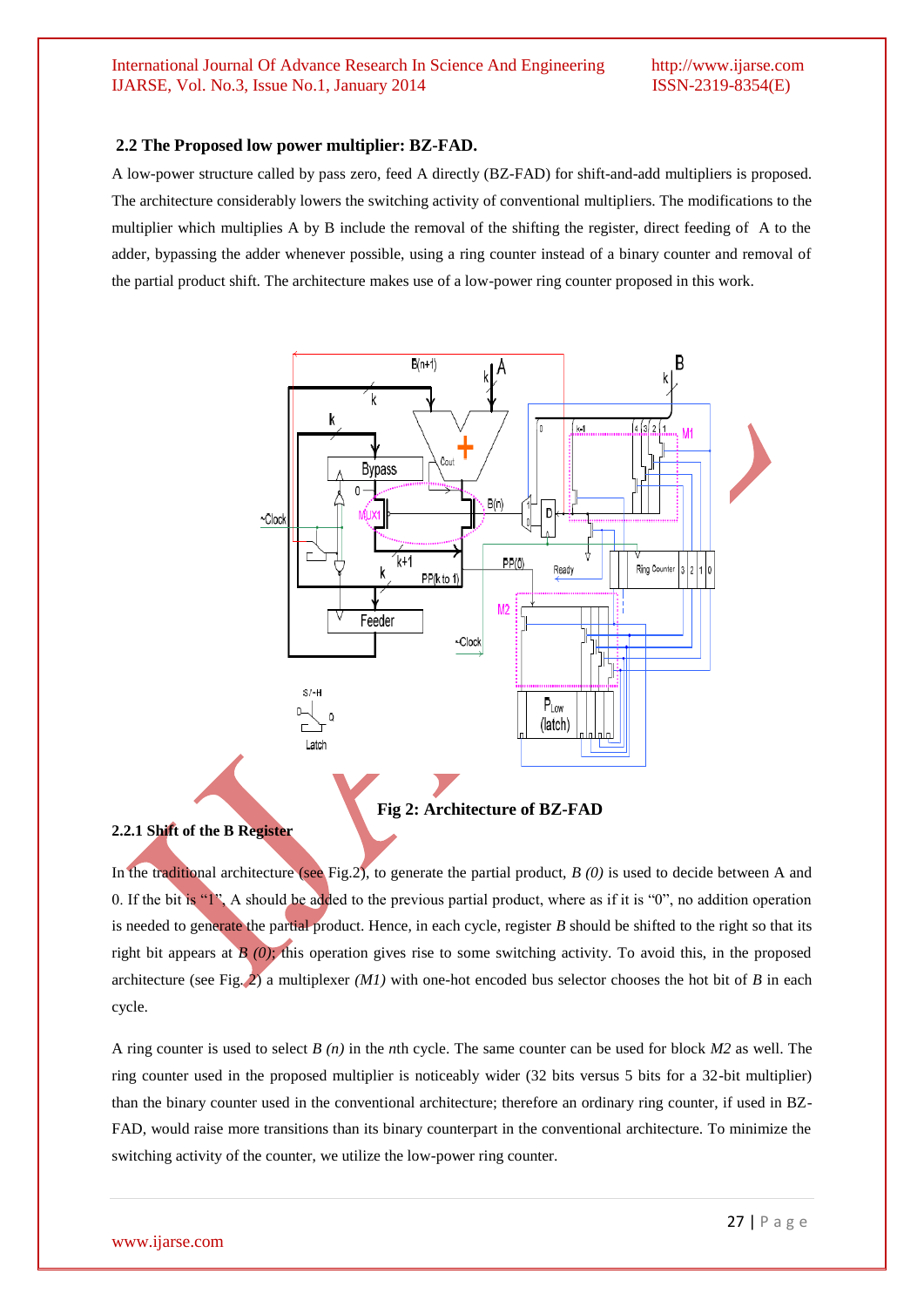#### **2.2.2 Reducing Switching Activity of the Adder**

In the conventional multiplier architecture (see Fig.1), in each cycle, the current partial product is added to A (when B (0) is one) or to 0 (when B (0) is zero). This leads to unnecessary transitions in the adder when B (0) is zero. In these cases, the adder can be bypassed and the partial product should be shifted to the right by one bit. This is what is performed in the proposed architecture which eliminates unnecessary switching activities in the adder. As shown in Fig. 2, the Feeder and Bypass registers are used to bypass the adder in the cycles where B (n) is zero. In each cycle, the hot bit of the next cycle  $(i.e., B (n+1))$  is checked. If it is 0, i.e., the adder is not needed in the next cycle, the Bypass register is clocked to store the current partial product. If B (n+1) is 1, i.e., the adder is really needed in the next cycle, the Feeder register is clocked to store the current partial product which must be fed to the adder in the next cycle.

#### **2.2.3 Shift of the PP Register**

In the conventional architecture, the partial product is shifted in each cycle giving rise to transitions. Inspecting the multiplication algorithm reveals that the multiplication may be completed by processing the most significant bits of the partial product, and hence, it is not necessary for the least significant bits of the partial product to be shifted. We take advantage of this observation in the BZ-FAD architecture. Notice that in Fig. 2 for  $P_{\text{low}}$  the lower half of the partial product, we use 'k' latches (for a k-bit multiplier). These latches are indicated by the dotted rectangle *M2* in Fig. 2. In the first cycle, the least significant bit *PP* (0) of the product becomes finalized and is stored in the right-most latch of  $P_{low}$ . The ring counter output is used to open (unlatch) the proper latch. This is achieved by connecting the S/~H line of the *n*th latch to the *n*th bit of the ring counter which is "1" in the *n*th cycle. In this way, the *n*th latch samples the value of the *n*th bit of the final product (see Fig. 2). In the subsequent cycles, the next least significant bits are finalized and stored in the proper latches. When the last bit is stored in the left-most latch, the higher and lower halves of the partial product form the final product result.

## **III**. **HOT BLOCK RING COUNTER**

The power consumption of digital circuits has become a critically important parameter motivating many efforts in reducing the power dissipation of the logic blocks of digital systems. Among different blocks, ring counter is one of logic components which have several applications including control units and, multiplier and divider architectures, and the arbitration circuitry (round robin arbitration) of routers. One of the important properties of a ring counter is that its output is one-hot encoded (*i.e.*, there is always only a single "1"-valued bit in its output and all other bits are zero). This property of the ring counter makes its output wide especially as the counter size increases. As an example, consider a 5-bit binary counter which counts from 0 to 31. A ring counter with the same counting range is 32-bits wide. Hot-Block architecture lowers the switching activity of ring counters.

The first step toward a low power design is to detect signals which can be temporarily or locally shot off without affecting the circuit functionality. Therefore inspection of ring counter logic is performed.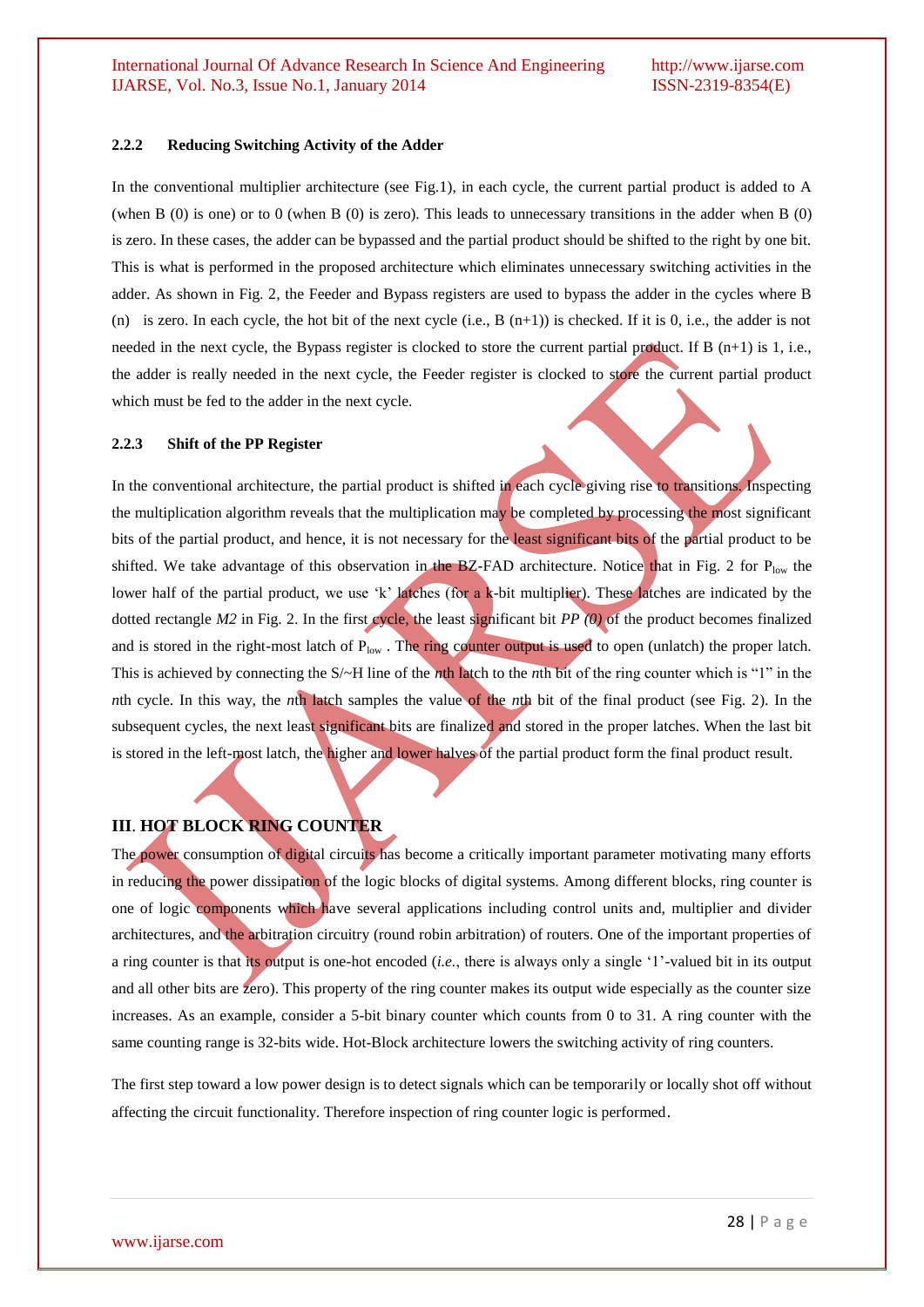



In order to have a low activity ring counter, partitioning of the ring counter into *b* blocks each of which is clockgated with a special clock gator as shown in "**Fig. 3**".

Hot Block architecture there is many flip-flops, the output of which does not go to any clock gator. This point noticeably reduces the total switching activity of the ring counter. A ring counter has a very interesting property of whose advantage is taken in design of Hot Block architecture**:** a '1' is moving through the cells of the ring counter, and at each moment all cells of the ring counter except one is zero(0). This property helps in removing the OR gate from the clock gator of "**Fig. 4**". The cited property tells us that in the partitioned ring counter of "**Fig.3**" there is always only one block the flip-flops of which should be clocked (except in some occasions where the '1' leaves a block and enters another); this block is called the Hot Block (hence the architecture name).



**Fig 4: The multiple bit clock gator logic.**

Although reduces the total switching activity of the ring counter, the multiple bit clock gator of "Fig. 4" is problematic in terms of area overhead and switching activity. The OR gate of the logic widens as the block becomes wider and poses fan-in problems; as an example for 8-bit blocks the OR gate has 9 inputs which should be divided to 3 OR gates with fewer inputs.

The area overhead is dependent on the block size such that as the block size increases the area overhead decreases. However, the larger the block size is, the higher the power consumption .The critical path of the Hot Block architecture is the same as that of the conventional architecture except that the clock signal in the Hot Block passes through a NAND gate.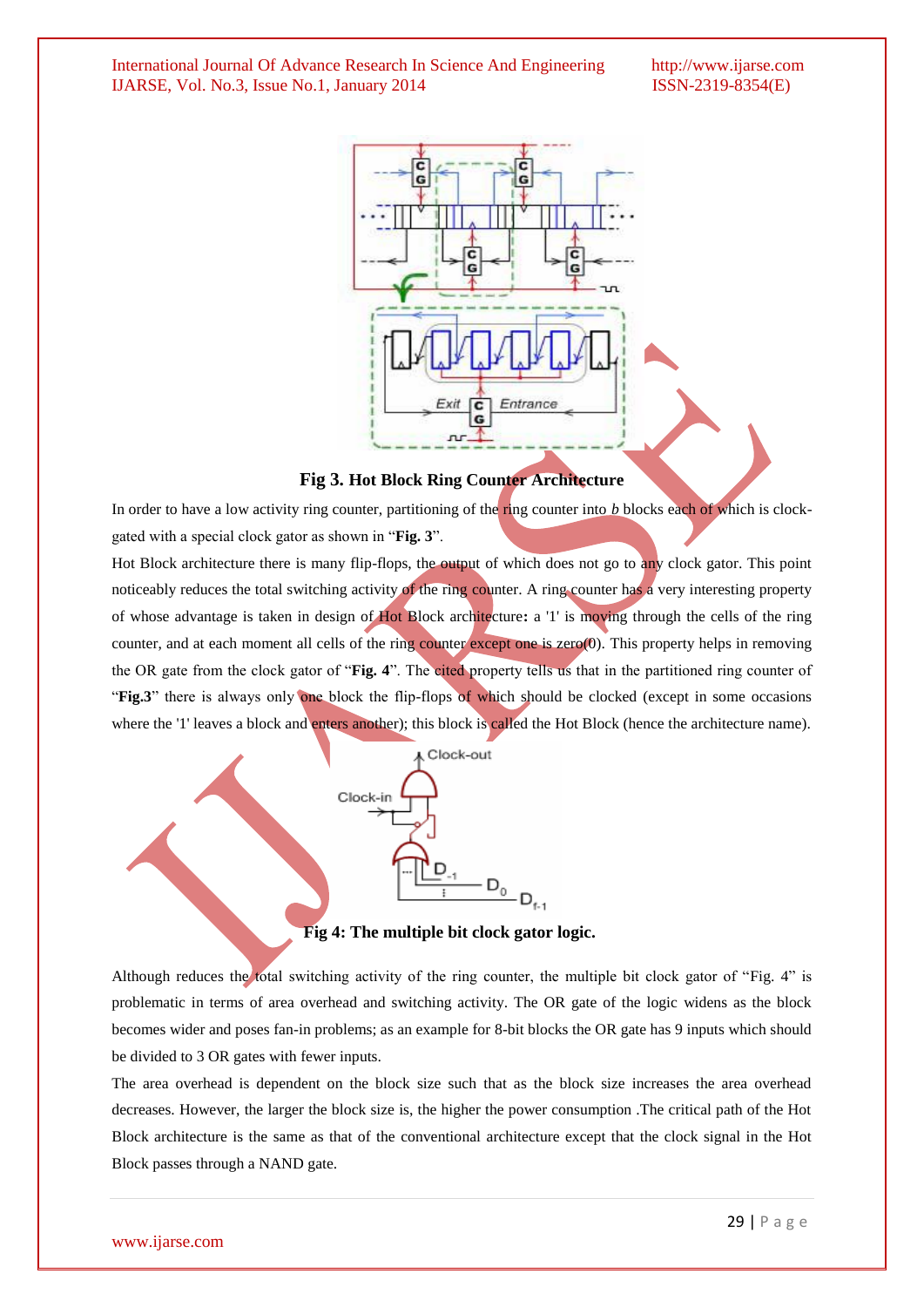

**Fig 5. (a) Power consumption of the conventional ring counter versus that of the Hot-Block ring counter with different block sizes - (b) The area overhead for different block sizes.**

Therefore, the edge difference between the *~Clock-IN* and *Clock-OUT*, which is independent of the counter width, is equal to the delay of a NAND gate. This technology dependent delay is very short (e.g. about 10ps for the TSMC 0.13μm CMOS).

## **IV. RESULTS AND DISCUSSIONS**

In brief, from the six sources of activity in the multiplier, we have eliminated the shift of the B register, reduced the activities of the right input of the adder, and lowered the activities on the multiplexer select line. In addition, we have minimized the activities in the adder, the activities in the counter, and the shifts in the PP (partial product) register.

| Component                    | <b>BZ-FAD</b> | Conventional           | <b>Reduction</b><br>(%) |  |
|------------------------------|---------------|------------------------|-------------------------|--|
| Low order<br>partial product | 6,564 (latch) | 82,208<br>(Register B) | 92.02%                  |  |
| Adder                        | 46,301        | 74,870                 | 38.16%                  |  |
| Multiplexer                  | 56,722        | 10,013<br>$(mux_A)$    | $-82.35%$               |  |
| Counter                      | 20,965        | 22,937                 | 8.60%                   |  |

**Table 1: Comparison of Transition Counts in BZ- FAD with Conventional Multiplier**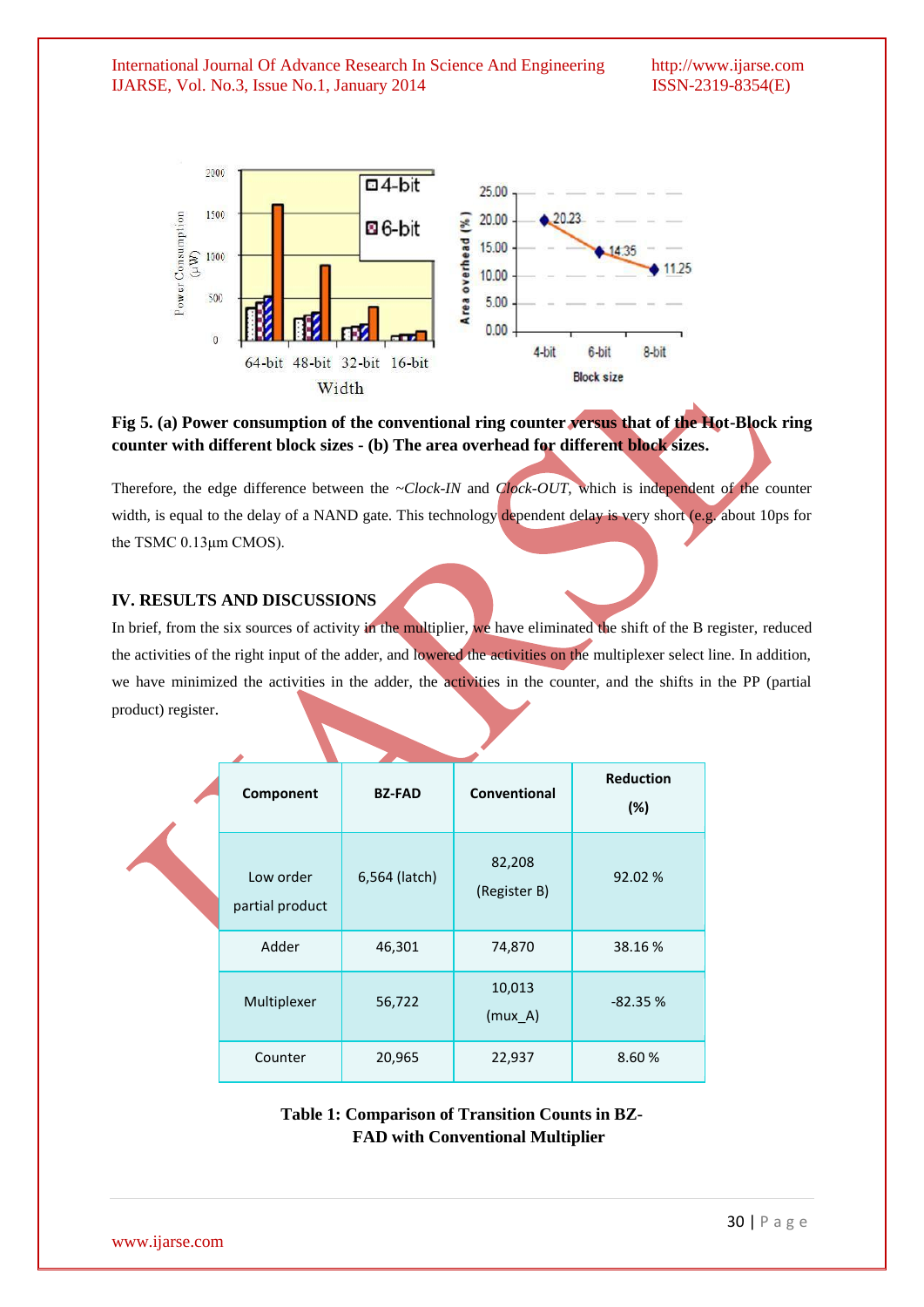The proposed architecture, however, introduces new sources of activities. These include the activities of a new multiplexer which has the same size as that of the multiplexer of the conventional architecture. Note that the higher part of the partial product in both architectures has the same activity.

## **V.CONCLUSION & FUTURE SCOPE**

BZ-FAD multiplier can optimize two design constraints simultaneously. The use of hot block ring 75% for a 64 bit counter. The implementation of this multiplier in the design of digital systems can yield good results and for applications where small area and high speed are important concerns, BZ-FAD is an excellent choice.

## **VI. SIMULATION RESULTS**

## **6.1 Existing BZ-FAD Simulation Results**



6.2 **CG plus Ring Counter Simulation Results**



31 | P a g e

www.ijarse.com